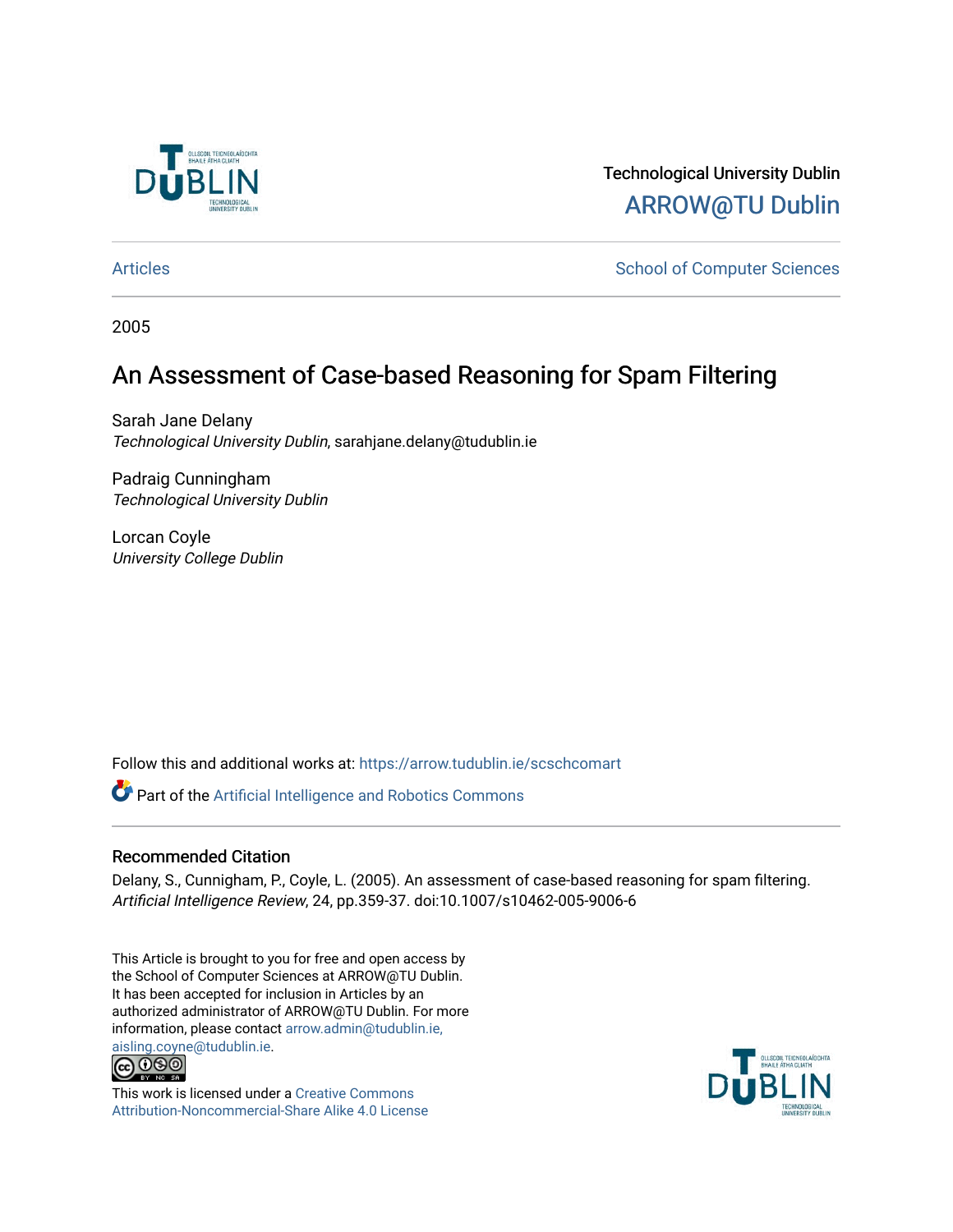# An Assessment of Case-Based Reasoning for Spam Filtering <sup>∗</sup>

Sarah Jane Delany (sarahjane.delany@comp.dit.ie) Dublin Institute of Technology, Kevin Street, Dublin 8

Pádraig Cunningham (padraig.cunningham@cs.tcd.ie) and Lorcan Coyle (lorcan.coyle@cs.tcd.ie) University of Dublin, Trinity College, Dublin 2

Abstract. Because of the changing nature of spam, a spam filtering system that uses machine learning will need to be dynamic. This suggests that a case-based (memory-based) approach may work well. Case-Based Reasoning (CBR) is a lazy approach to machine learning where induction is delayed to run time. This means that the case base can be updated continuously and new training data is immediately available to the induction process. In this paper we present a detailed description of such a system called ECUE and evaluate design decisions concerning the case representation. We compare its performance with an alternative system that uses Naïve Bayes. We find that there is little to choose between the two alternatives in cross-validation tests on data sets. However, ECUE does appear to have some advantages in tracking concept drift over time.

Keywords: Case Base Reasoning, Spam Filtering

# 1. Introduction

Spam classification is a challenging task for a number of reasons. Not least of these is the fact that something of an "arms race" has developed between spammers and the filtering systems developed to identify spam. The content and structure of spam messages is constantly changing as spammers attempt to bypass the techniques used by the filtering systems to catch the spam. This poses a difficult challenge as systems need to identify and learn new types of spam as this arms race continues.

Lazy learning is good for dynamically changing situations. With lazy learning the decision of how to generalise beyond the training data is deferred until each new unseen instance is considered. In comparison to this, eager learning systems determine their generalisation mechanism by building a model based on training data in advance of considering any new unseen instances. In this paper we present E-mail Classification Using Examples (ECUE), a lazy learning system using CBR that seamlessly incorporates new training data.

<sup>∗</sup> This research was supported by funding from Enterprise Ireland under grant no. CFTD/03/219 and funding from Science Foundation Ireland under grant no. SFI-02IN.1I111

c 2005 Kluwer Academic Publishers. Printed in the Netherlands.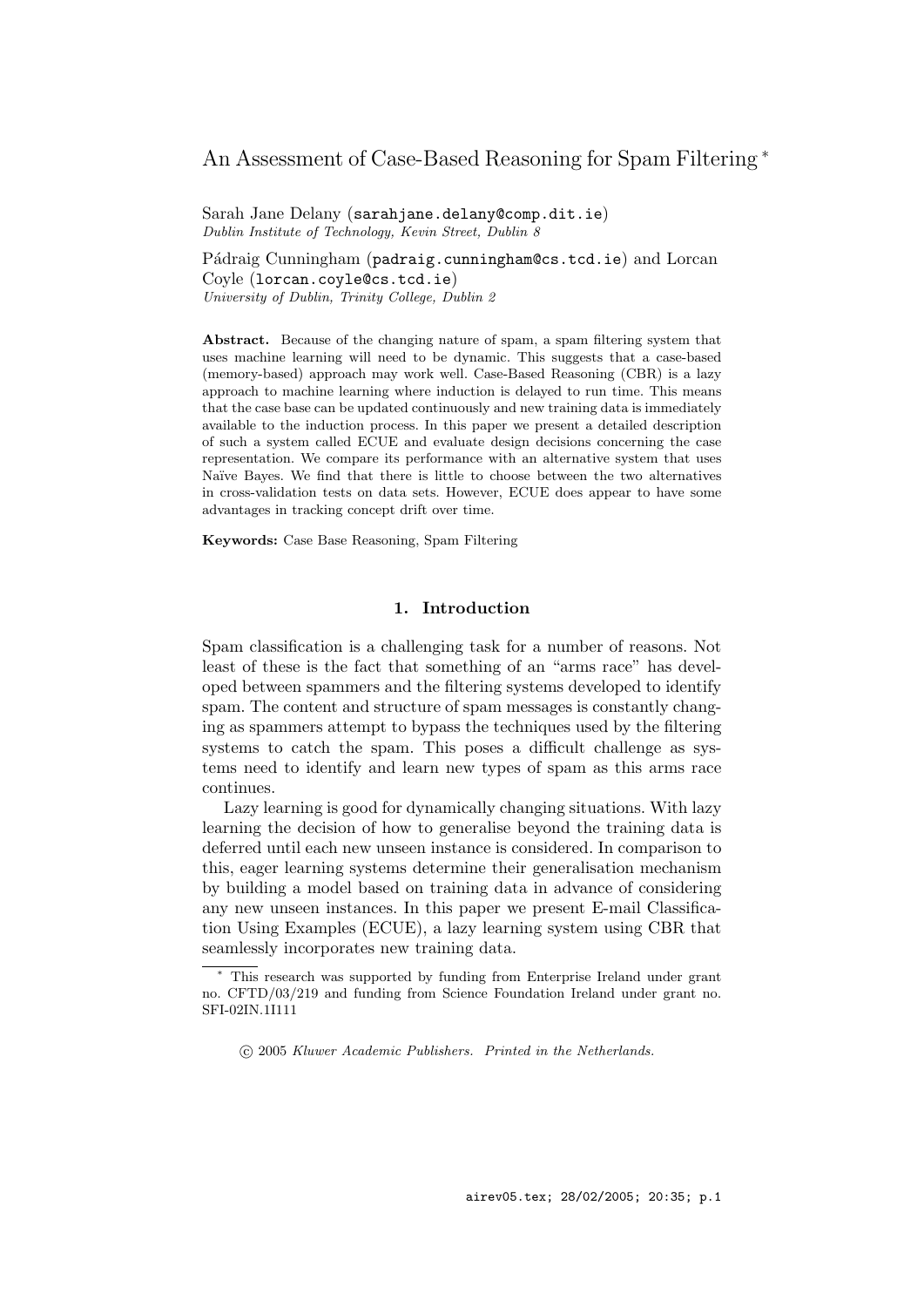Another challenge facing effective spam filtering using machine learning is dealing with large amounts of training data. A dynamic system which integrates new training data will require some means of managing the training data. CBR research offers a number of case-base management techniques to remove noisy and redundant training data and so effectively manage the size of the training data or case base over time. ECUE incorporates an effective case-based editing technique (Delany and Cunningham, 2004) which allows the number of training cases to remain at a manageable and efficient level.

The existing research on using a memory or case-based based approach (Androutsopoulos et al., 2000b; Sakkis et al., 2003) has a number of limitations. Firstly the evaluations are based on a restrictive data set incorporating legitimate email messages sent to a linguistics mailing list and "old-fashioned" spam emails that contain few of the obfuscations common in spam email today. Secondly all evaluations are static evaluations and do not take into account the changing nature of spam. In addition to static cross-validation tests, our evaluation of the approach presented in this paper includes dynamic evaluation of two independent datasets of over 10,000 email messages each, received over the period of a year.

This paper begins with an overview of other work using machine learning techniques in spam filtering in Section 2. Section 3 presents ECUE, our case-based spam filtering approach and describes the feature selection, case retrieval and case-base management techniques we use. The evaluations of ECUE and comparisons with Naïve Bayes (NB) are presented in Sections 4 and 5. Section 6 outlines directions for future work while our conclusions are presented in Section 7.

### 2. Spam Filtering and Machine Learning

Existing research on using machine learning for spam filtering primarily uses NB as the technique of choice (Androutsopoulos et al., 2000b; Pantel and Lin, 1998; Sahami et al., 1998; Androutsopoulos et al., 2000a) with many unpublished implementations reported on the Web. In addition to NB there has been work using Support Vector Machines (Androutsopoulos et al., 2000c; Drucker et al., 1999), Latent Semantic Indexing (Gee, 2003), and work using memory based classifiers (Androutsopoulos et al., 2000b; Sakkis et al., 2003; Cunningham et al., 2003). Sakkis et al. (2003) reported that their memory based classifier compared favourably to NB for spam filtering mailing lists and newsgroups while our preliminary findings (Cunningham et al., 2003) suggested that CBR would outperform NB.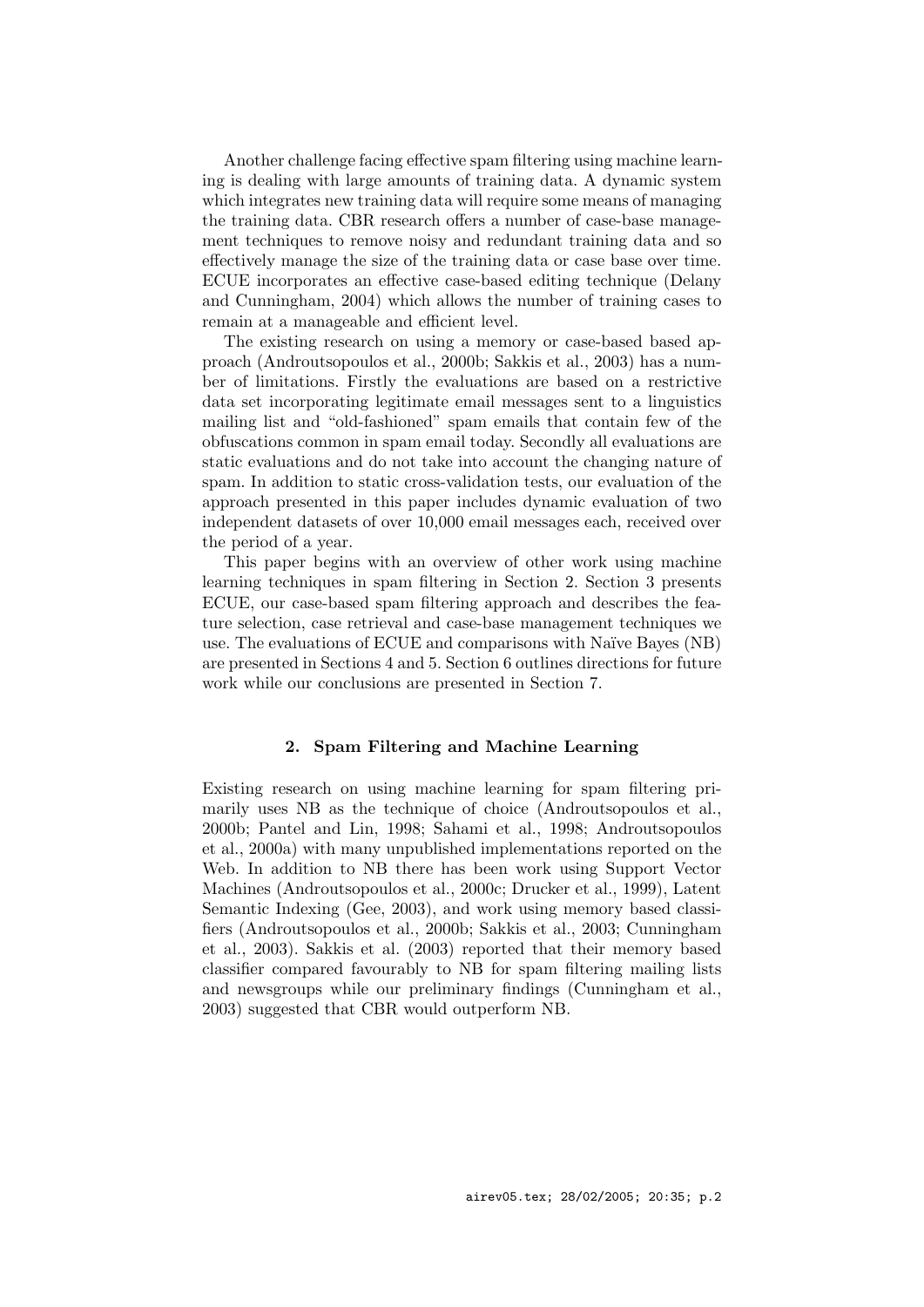Algorithms incorporating the NB classifier have proven to be among the most successful learners in the categorisation of text documents (Lewis and Ringuette, 1994) and are good for high dimension data, hence their popularity in spam classification.

#### 2.1. NAÏVE BAYES FOR TEXT CLASSIFICATION

NB is a probabilistic classifier that can handle a large number of features that other machine learning techniques cannot. It is naïve' in the sense that it assumes that the features are independent. Consider a group of documents that are labelled as one of a set of classifications  $c_i \in C$ . Each document is described by a set of attributes  $\{a_1, a_2, \ldots, a_n\}$ where  $a_i$  indicates the presence of that attribute in the document. The classification returned from a NB classifier for a new document is given in Equation 1.

$$
c_{NB} = \underset{c_i \in C}{\text{argmax}} P(c_i) \prod_j P(a_j|c_i)
$$
 (1)

Due to the significance of false positives (legitimate emails identified incorrectly as spam) in spam filtering, the NB classifier is not generally used in this simple argmax form. In practice the classification threshold is set to bias the classifier away from false positives (see Section 5.2).

The conditional probabilities can be estimated by  $P(a_i|c_j) = n_{ij}/n_j$ where  $n_{ij}$  is the number of times that attributes  $a_i$  occurs in those documents with classification  $c_i$  and  $n_i$  is the number of documents with classification  $c_i$ . This provides a good estimate of the probability in many situations but in situations where  $n_{ij}$  is very small or even equal to zero this probability will dominate, resulting in an overall zero probability. A solution to this is to incorporate a small-sample correction into all probabilities called the Laplace correction (Niblett, 1987). The corrected probability estimate is given by Equation 2, where  $n_{ki}$  is the number of values for attribute  $a_i$ . Kohavi et al. (1997) suggest a value of  $f = 1/m$  where m is equal to the number of training documents.

$$
P(a_i|c_j) = \frac{n_{ij} + f}{n_j + fn_{ki}}\tag{2}
$$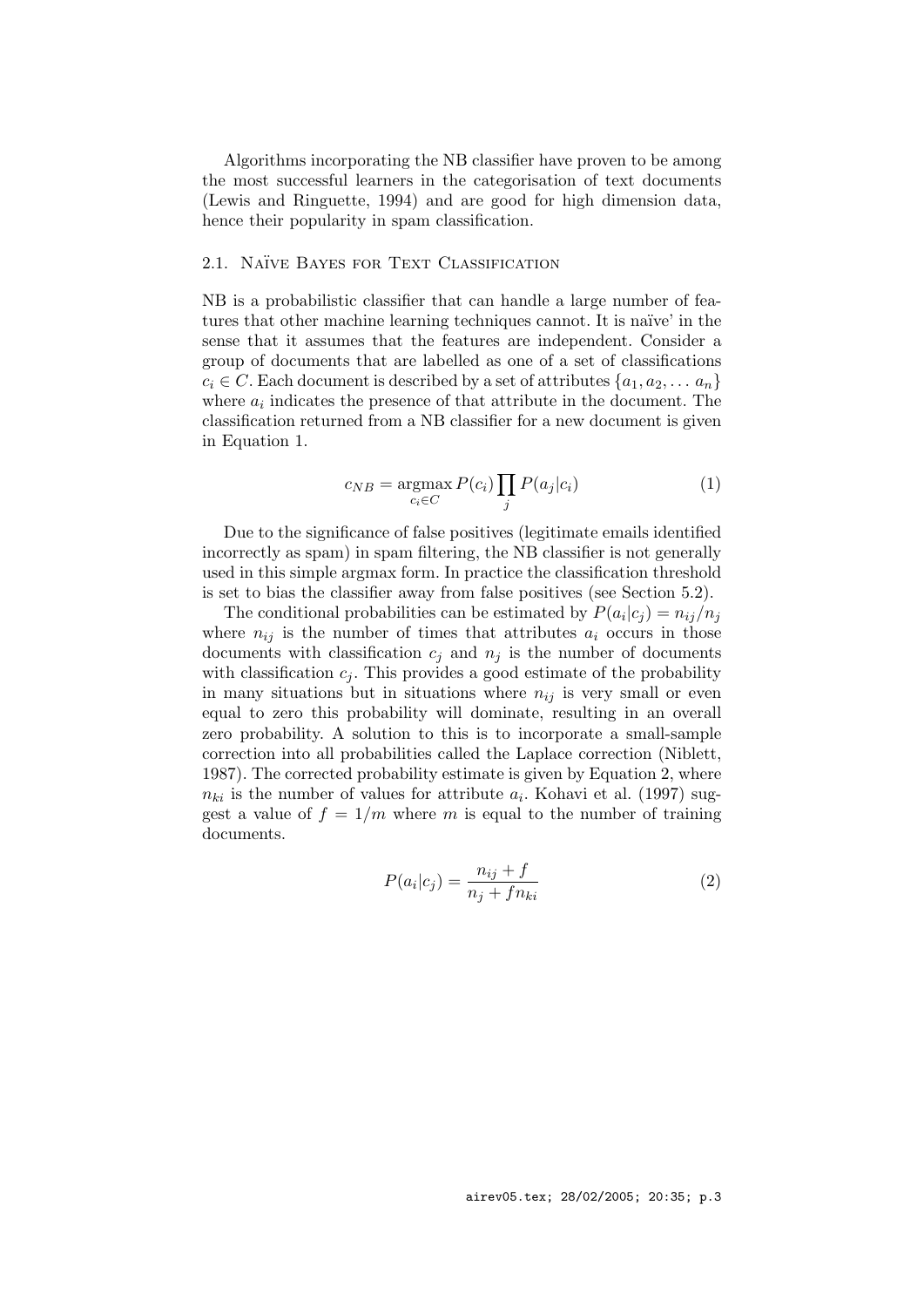#### 3. Case Based Spam Filtering

This section describes ECUE, the case-based system we have implemented for spam filtering. The description includes details of the feature extraction and representation, feature selection, case retrieval and case-base editing techniques we have used.

#### 3.1. FEATURE EXTRACTION

In order to identify the possible lexical features from the training set of emails, each email was parsed and tokenised. No stop word removal, stemming or lemmatisation was performed on the text before tokenisation. Email attachments were removed before parsing but any HTML text present in the email was included in the tokenisation. The datasets used were personal datasets, i.e. all emails in each dataset were sent to the same individual. Hence it was felt that certain headers may contain useful information so a selection of header fields, including the Subject, To and From headers were included in the tokenisation.

Three types of features were identified:

- − word features (i.e. sequences of characters separated by white space or separated by start and end HTML tag markers),
- − letter or single character features,
- statistical features, e.g. the proportion of uppercase or lowercase characters.

No domain specific feature identification was performed at this stage although work by Sahami et al. (1998) has indicated that the effectiveness of filters will be enhanced by their inclusion.

#### 3.2. Feature Representation

In a CBR learner, examples in the training data are represented as cases in a case base. For the spam filtering domain, each training example is a case  $e_i$  represented as a vector of feature values,  $e_i = (f_1, f_2, \ldots, f_n, s)$ . In text classification the lexical features are normally represented in one of two ways: (a) binary i.e. if the feature exists in the email,  $f_i = 1$ , otherwise  $f_i = 0$ , or (b) numeric where  $f_i$  is a number indicative of the frequency of occurrence of the feature in the email. Feature s represents the classification of the email, in our situation either spam or non-spam.

For numeric features the standard way to determine the value of  $f_i$ for feature  $x_i$  is to use the normalised frequency  $f_{ij}$  of the feature, see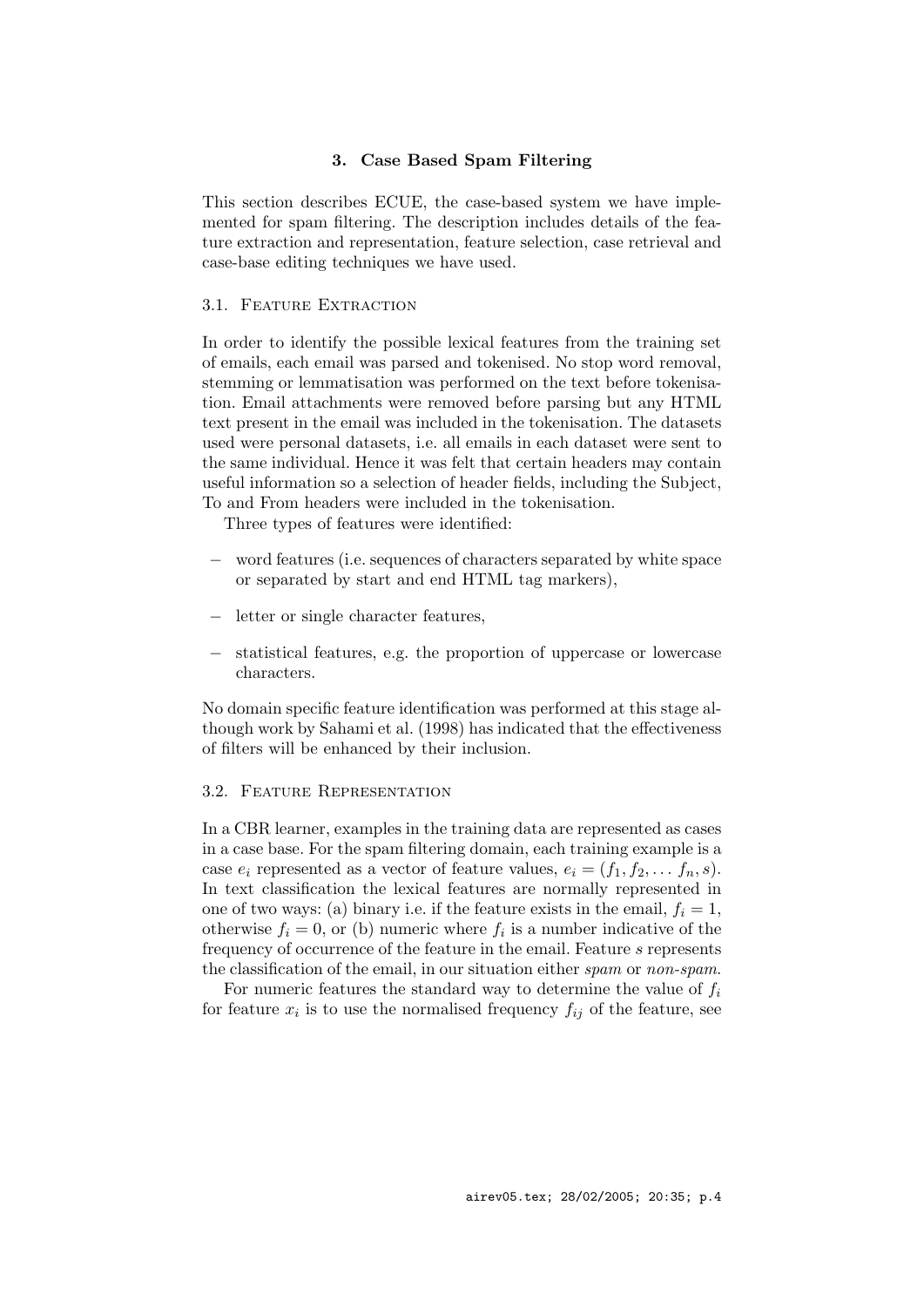Equation 3, where  $freq_{ij}$  is the number of times that feature  $x_i$  occurs in email  $e_i$ .

$$
f_{ij} = \frac{freq_{ij}}{\max_k freq_{kj}}
$$
 (3)

In the evaluation presented here we used this normalised frequency for word and letter features (separate normalisations for each type) and simply the proportion calculated for the statistical features (which is between zero and one by definition).

A binary representation for the different types of feature is not so straightforward. For word features we use the simple existence rule that if the word exist in the email the feature value  $f_i = 1$  otherwise  $f_i = 0$ . However for letter features, almost all letters or characters will occur within an email so using the existence rule is not useful. For letter features we use the Information Gain (Quinlan, 1997) value of the feature as calculated during the feature selection process (see Section 3.3) to determine whether to set  $f_i = 1$ . If the normalised frequency of the letter feature is greater than or equal to the normalised frequency which returns the highest information gain for that letter then the feature value is set to one in the case representation, otherwise it is zero. Given that statistical features are also values between zero and one, this rule was also applied to features of this type to determine their binary representation.

A series of experiments to evaluate whether features should be represented as binary or numeric features was performed (as discussed in Section 4). It is more normal in text classification for lexical features to carry frequency information but the results of our evaluations showed no significant improvements were demonstrated when using numeric features over binary features.

In addition using binary features allowed use of an efficient case retrieval algorithm (discussed in Section 3.4) to improve performance.

#### 3.3. Feature Selection

Tokenising 1000 emails results in a very large number of features, (tens of thousands of features). Feature selection is necessary to reduce the dimensionality of the feature space. Yang and Petersen's (1997) evaluation of dimensionality reduction in text categorisation found that Information Gain (IG) (Quinlan, 1997) was one of the top two most effective techniques for aggressive feature removal without losing classification accuracy. We calculated the IG of each feature and the top 700 features were selected. Our cross validation experiments,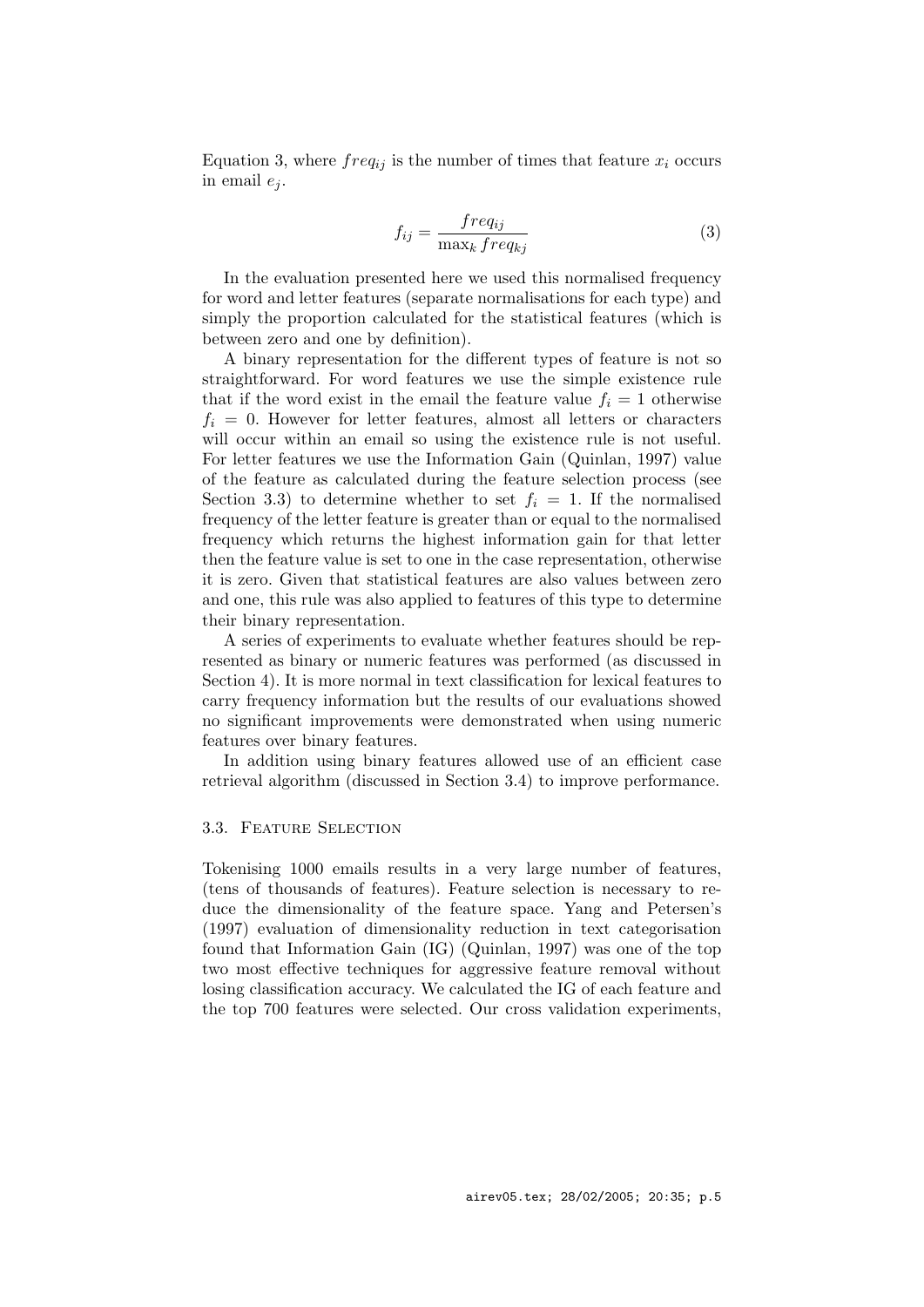varying between 100 and 1000 features across 4 datasets, indicated best performance at 700 features.

#### 3.4. Case Retrieval

A CBR learner assigns a classification to a previously unseen example or target case by identifying and analysing the training cases that are most similar to it. Most of these classifiers use the  $k$ -NN algorithm to determine the  $k$  most similar training cases and then use these to classify the target case. The standard  $k$ -NN algorithm individually calculates the similarity of each case in a case base to the target case. This approach is quite inefficient in domains where there is featurevalue redundancy and/or missing features in cases. Because our spam cases have both of these characteristics, and our feature representation was binary, we use an alternative similarity retrieval algorithm based on Case Retrieval Nets (CRNs) (Lenz et al., 1998).

A CRN is a memory structure which allows an efficient yet flexible retrieval of cases. They borrow ideas from neural networks and associative memory models. They are made up of the following components:

- − Case nodes represent stored cases.
- − Information Entity Nodes (IEs) represent feature-value pairs within cases
- − Relevance Arcs link case nodes with the IEs that represent them. They have weights that capture the importance of the IE.
- Similarity Arcs connect IEs that refer to the same features, and have weights relative to the similarity between connected IEs.

The idea behind the CRN architecture is that a target case is activated by connecting it to the net via a set of relevance arcs and this activation is then spread across the net. Each of the other case nodes accumulates an activation score appropriate to its similarity to the target case. The case nodes with the highest activation are the most similar cases to the target case.

We implemented a CRN for case retrieval that was configurable for different k-nearest neighbour classifiers. As the features in our case representation are binary (implemented as boolean values), IEs are only included for features with a true value and similarity arcs are not needed. The relevancy arcs are all weighted with a weight of one.

Figure 1 depicts an example of our CRN for spam filtering. Our implementation of the CRN is similar in some respects to a Concept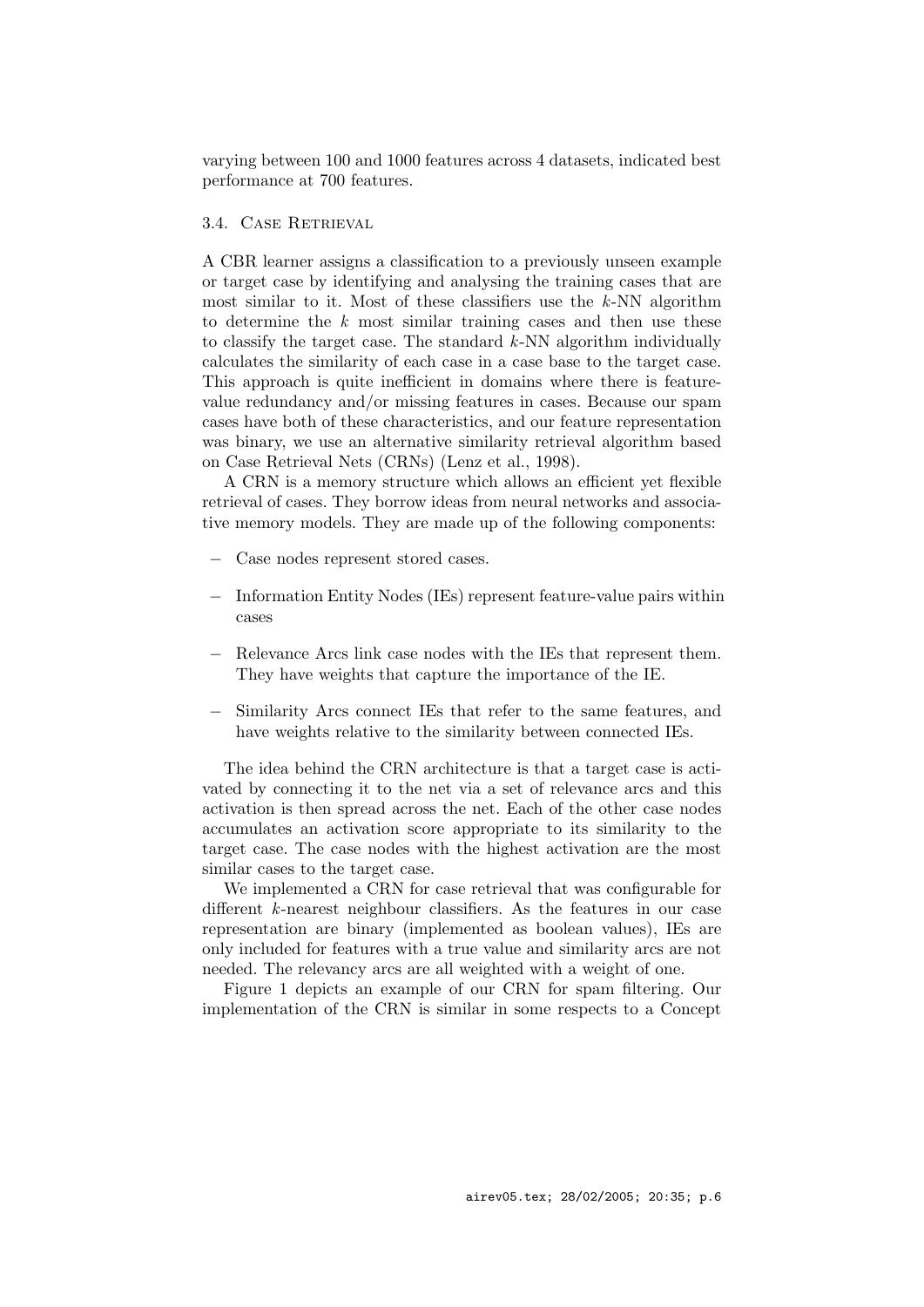

Figure 1. Case Retrieval Net

Network Graph (CNG) (Ceglowski et al., 2003) with thresholds set so that the activations are not spread beyond the first level of nodes.

#### 3.5. Case Base Management

Research to date on machine learning for spam filtering has focused on static evaluations on datasets of manageable size. For instance, the LingSpam corpus (Sakkis et al., 2003; Drucker et al., 1999) contains 481 spam emails. Since a working spam filter could face this number of spam messages in a week there is a need to actively manage the training data. A key step in managing the training data is the case base editing process that deletes noisy examples and removes redundant cases from the case base.

Case base editing techniques involve reducing a case base or training set to a smaller number of cases while endeavouring to maintain or even improve the generalisation accuracy. There is significant research in this area (McKenna and Smyth, 2000; Wilson and Martinez, 1997; Brighton and Mellish, 2002). The case base editing technique that we used is Competence Based Editing (Delany and Cunningham, 2004) which uses the competence properties of the cases in the case base to identify noisy and redundant cases to remove.

The Competence Based Editing (CBE) technique initially builds a competence model of the case base identifying for each case its usefulness (represented by the cases that it contributes to classifying correctly) and also the damage that it causes (represented by the cases that it causes to be misclassified). These properties of each case are used in a two step process to identify the cases to be removed. The first stage is the competence enhancement or noise reduction stage which removes mislabelled or exceptional cases. The second stage is the competence preservation or redundancy reduction stage. Redundant cases are those that are in the centre of a cluster of cases of the same classification and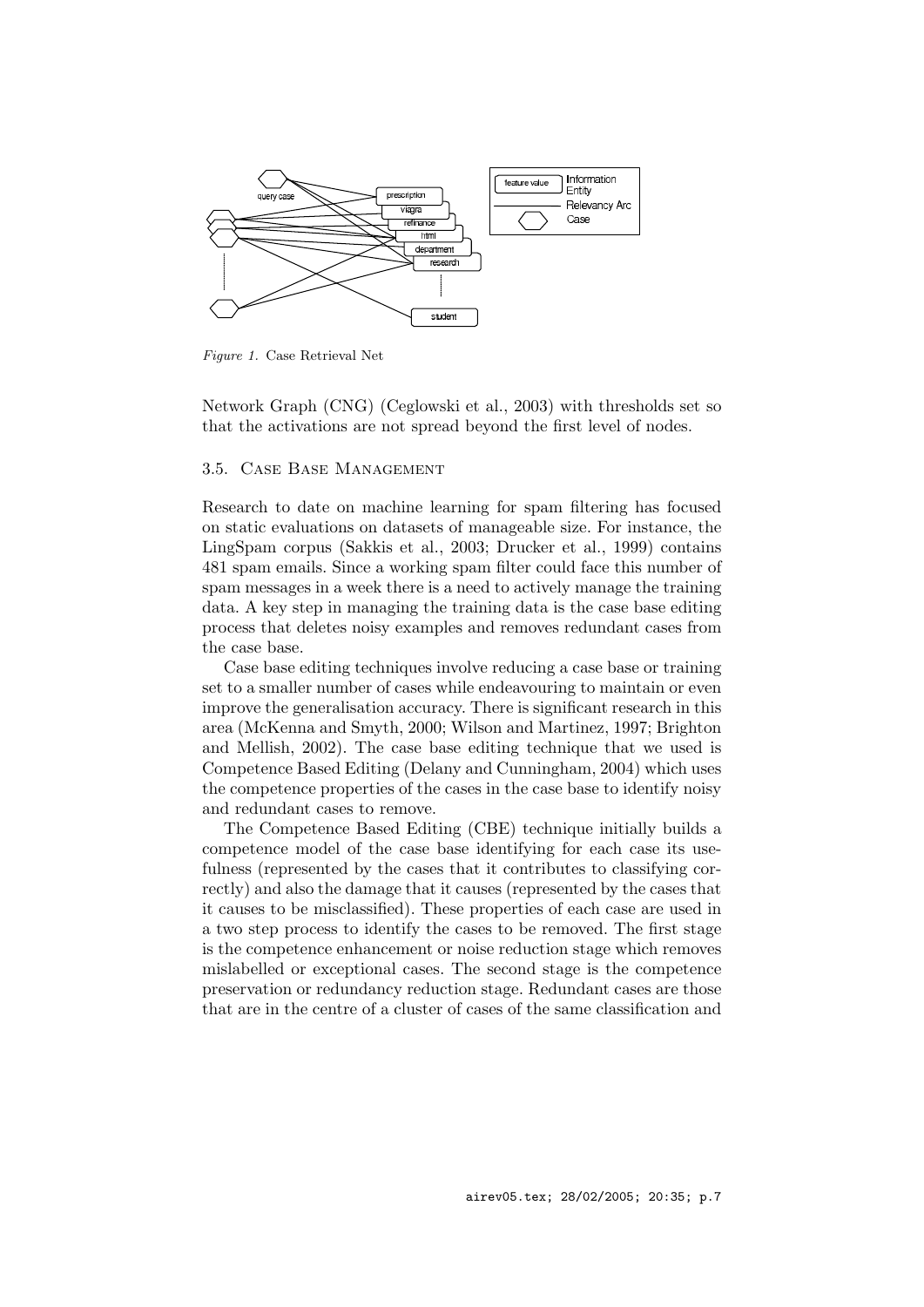are not needed for classification. The advantage of our CBE technique applied to the spam domain is that it results in a conservative pruning of the case base which we found resulted in larger case bases but better generalisation accuracy (Delany and Cunningham, 2004).

#### 4. Static Evaluation

Two types of evaluation of ECUE were performed. Firstly, evaluations on four static datasets of 1000 emails each were performed to determine which feature representation was appropriate for the cases in the case base and to evaluate how a case-based classifier would perform compared to a Naïve Bayes classifier. These evaluations are discussed in this section. The second type of evaluation, the performance of the case-based system, ECUE, in a dynamic situation is discussed in Section 5.

It is worth noting that rudimentary feature extraction techniques, described in Section 3.1, were used for all evaluations. To achieve a high performance comparable with existing commercial spam filtering systems, such as Spamassassin, "commercial grade" feature extraction techniques need to be implemented.

#### 4.1. Experimental Setup

The objectives of the static evaluations were two-fold, to determine the most appropriate case representation and to compare a case-based classifier with a Na¨ıve Bayes classifier. Four datasets were used. The datasets were derived from two corpora of spam and legitimate email collected by two individuals over a period of approximately eighteen months up to and including December 2003 for Dataset 1 and up to and including January 2004 for Dataset 2. The legitimate emails in each corpus include a variety of personal, business and mailing list emails.

Four datasets of one thousand cases were extracted from each corpus. Each included five hundred spam emails and five hundred nonspam or legitimate emails. Datasets Feb-1 and Feb-2 consisted of 500 consecutive spam and legitimate emails received up to and including February 2003 while Datasets Nov-1 and Nov-2 consisted of 500 spam and legitimate consecutive emails received between February 2003 and November 2003. Given the evolving nature of spam it was felt that these datasets gave a representative collection of spam.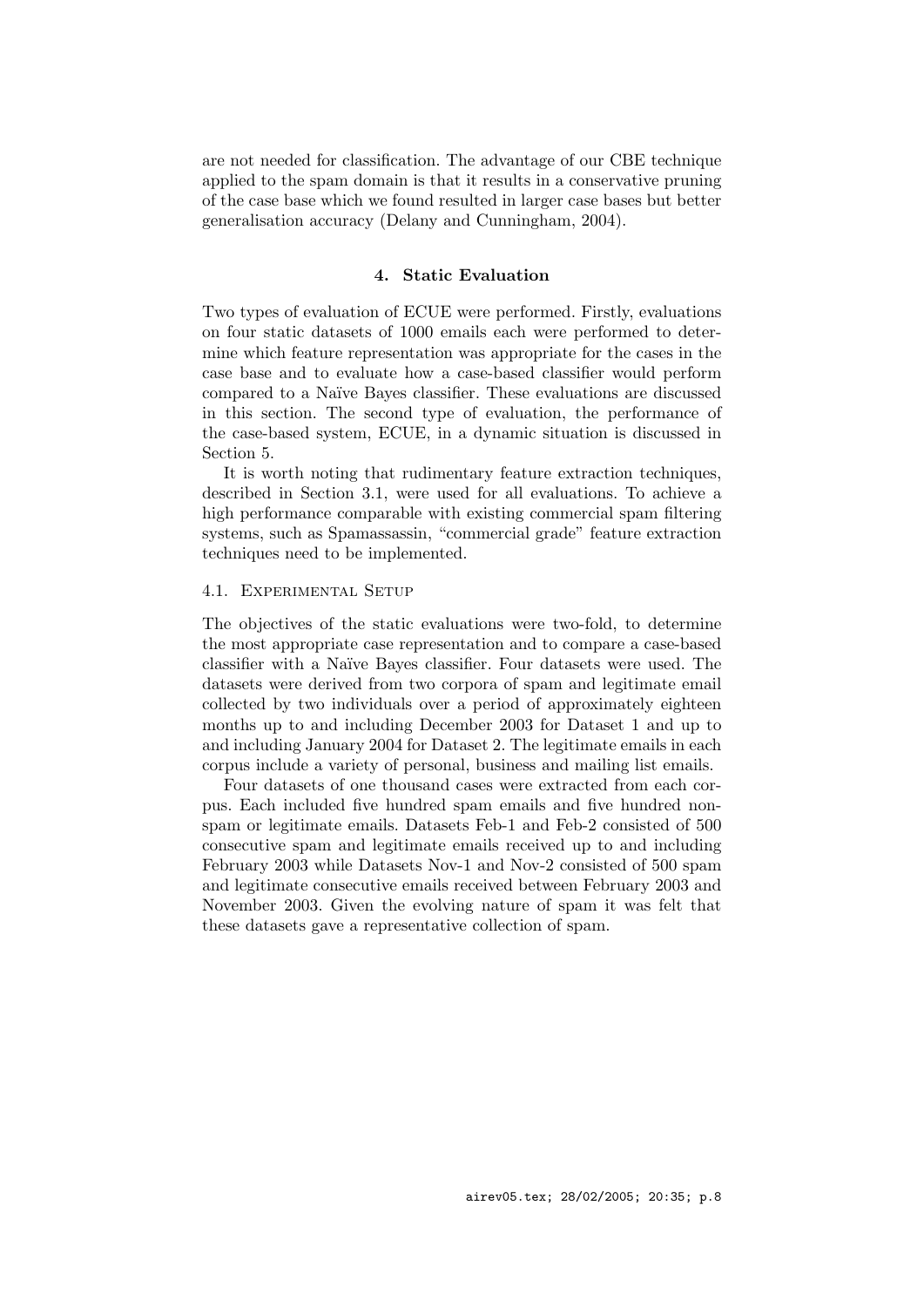#### 4.2. Evaluation Metrics

Since False Positive (FP) classifications (legitimate emails classified incorrectly as spam) are much more serious than False Negative (FN) classifications (spam emails classified incorrectly as legitimate), accuracy (or error) as a measure of performance does not present the full picture. Two filters with similar accuracy may have very different FP and FN rates.

In previous work on spam filtering a variety of measures have been used to report performance. The most common performance metrics are precision and recall (Gee, 2003). Sakkis et al. (2003) introduce a weighted accuracy measure which incorporates a measure of how much more costly an FP is than an FN. Although these measures are useful for comparison purposes, the actual FP and FN rate are not visible so the true effectiveness of the classifier is not evident. For these reasons, where appropriate, we will use the rate of FPs, the rate of FNs, and the average within class error rate,  $AvgError = (FPRate + FNRate)/2$ as our evaluation metrics.

#### 4.3. Evaluation of Feature Representation

The objective of this evaluation was to determine whether a binary or numeric feature representation resulted in better generalisation accuracy. For each dataset we used 50 fold cross-validation, dividing the dataset into 50 stratified divisions or folds. Each fold in turn is considered as a test set with the remaining 49 folds acting as the training set.

For each test fold and training set combination we built two case bases, the first using a binary feature representation for the cases and the second using numeric features. Section 3.2 discusses how these representations were achieved. Each case base representation was then edited using CBE (see Section 3.5). We then calculated the performance measures of the test set against each of the four case base configurations; binary and numeric feature representation, edited and not edited. Confidence levels were calculated using McNemars test (Dietterich, 1998) between each combination of two case base configurations to determine whether significant differences existed. For each test example the result is recorded and, in order to compare case base configuration A with B, a table such as Table I is constructed.

The total number of test examples is  $n = n_{00} + n_{11} + n_{01} + n_{10}$ . If no difference exists between the two case base configurations then  $n_{10} = n_{01}$ . McNemars test requires the statistic in Equation 4 to be calculated. This statistic is distributed (approximately) as  $\chi^2$  with one degree of freedom.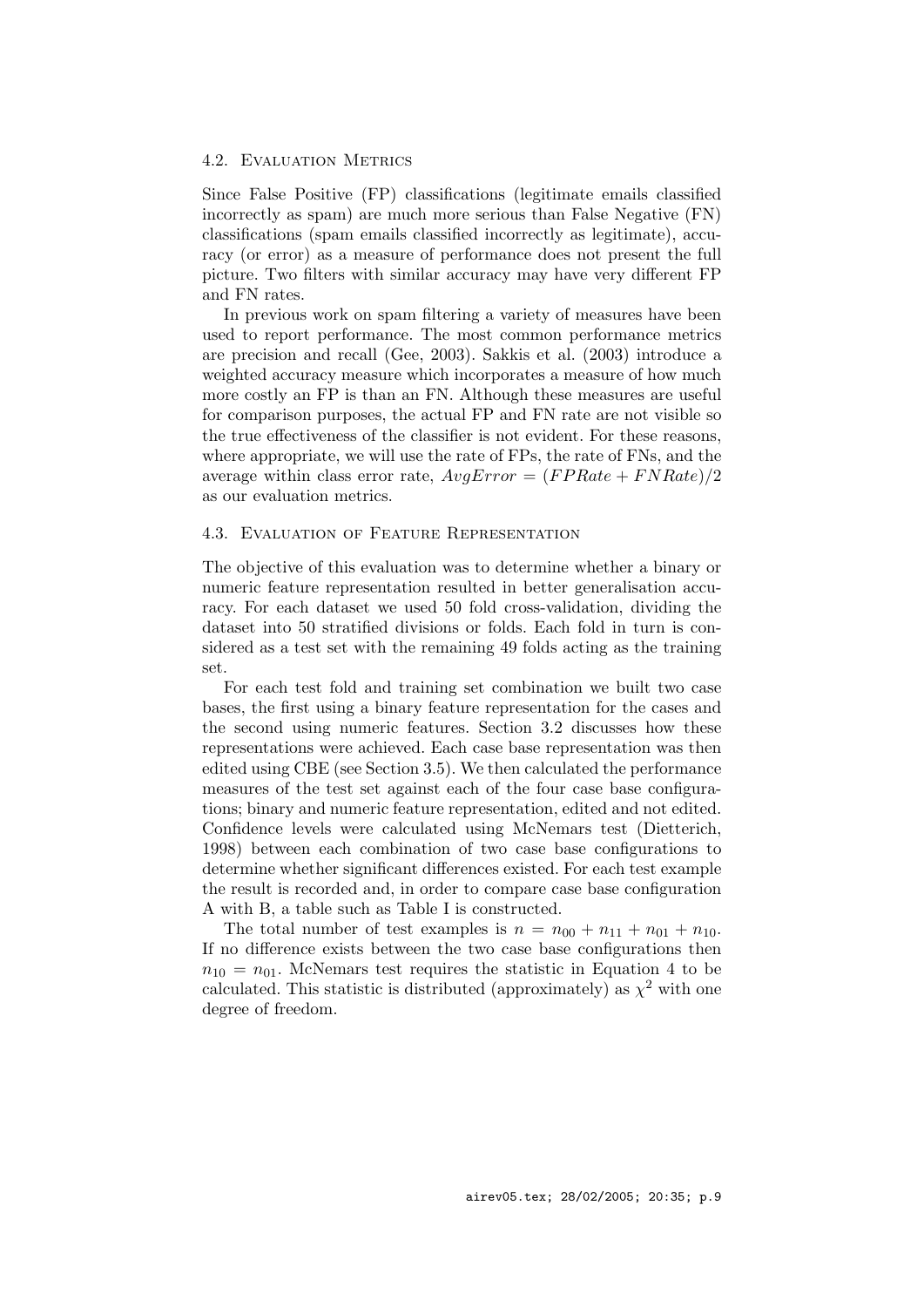Table I. McNemar's Results Table

| $n_{00}$ = the number of examples mis-                                                                                  | $n_{01}$ = the number of examples mis-                                                          |
|-------------------------------------------------------------------------------------------------------------------------|-------------------------------------------------------------------------------------------------|
| classified by both case base config-                                                                                    | classified by case base configuration                                                           |
| urations                                                                                                                | A but classified correctly by B                                                                 |
| $n_{10}$ = the number of examples clas-<br>sified correctly by case base con-<br>figuration A but misclassified by<br>В | $n_{11}$ = the number of examples clas-<br>sified correctly by both case base<br>configurations |

$$
\frac{(|n_{01} - n_{10}| - 1)^2}{n_{01} + n_{10}} \tag{4}
$$

The advantage that McNemars test has over the cross-validated paired t-test is a lower Type I error (the probability of incorrectly detecting a difference when no difference exists) but it also has good power (the ability to detect a difference where one exists) (Dietterich, 1998).

The results of our evaluations for each dataset and the average over all datasets are presented in Figure 2. It is worth noting that in the overall results, since we are calculating confidence levels using 4000 test examples, significance can be observed where the effect is quite marginal.

The results can be summarised as follows:

- (i) Case base editing improves performance for both case representations although the performance for numeric features is not as significant. (The difference for numeric features is not significant for any of the individual datasets and only measures as significant at 95% confidence level for the overall result whereas 3 of the 4 datasets demonstrate significant improvement for binary features at 95% level or higher with an overall difference significant at the 99.9% level).
- (ii) Case base editing also improves the performance on FPs with the binary feature representation showing higher levels of significance.
- (iii) Using numeric features on a full (non-edited) case base has significantly better performance (at 99% or higher) than binary features in 3 of the 4 datasets. However, the FP performance is not significantly different except in Dataset 1 (Feb) (at the 95% level).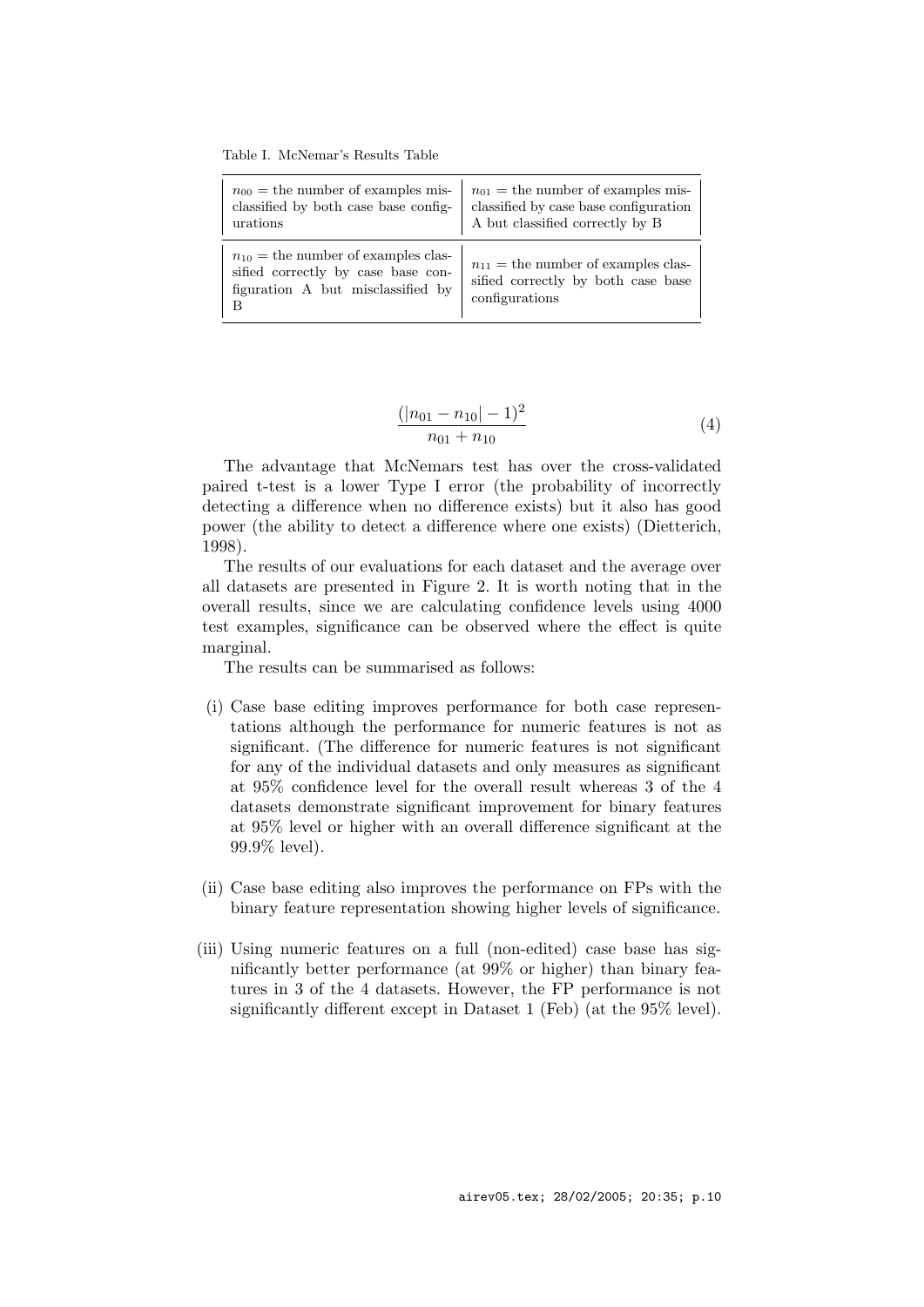

Figure 2. Results of evaluations for different feature representations

(iv) The performance of an edited case base with binary features is not consistently significantly better than a full or edited case base with numeric features.

We then evaluated whether feature weighting improved performance or not. Each feature was weighted with a weight equal to the IG value of the feature identified during the feature selection process as suggested by Sakkis et al. (2003). We evaluated each case-base configuration with and without feature weighting. The results are shown in Figure 3.

The results can be summarised as follows:

(i) Using feature weights has a negative effect on FP performance, with 5 of the 16 comparisons showing a significant difference (at 95% or higher) indicating that the rate of FPs is better without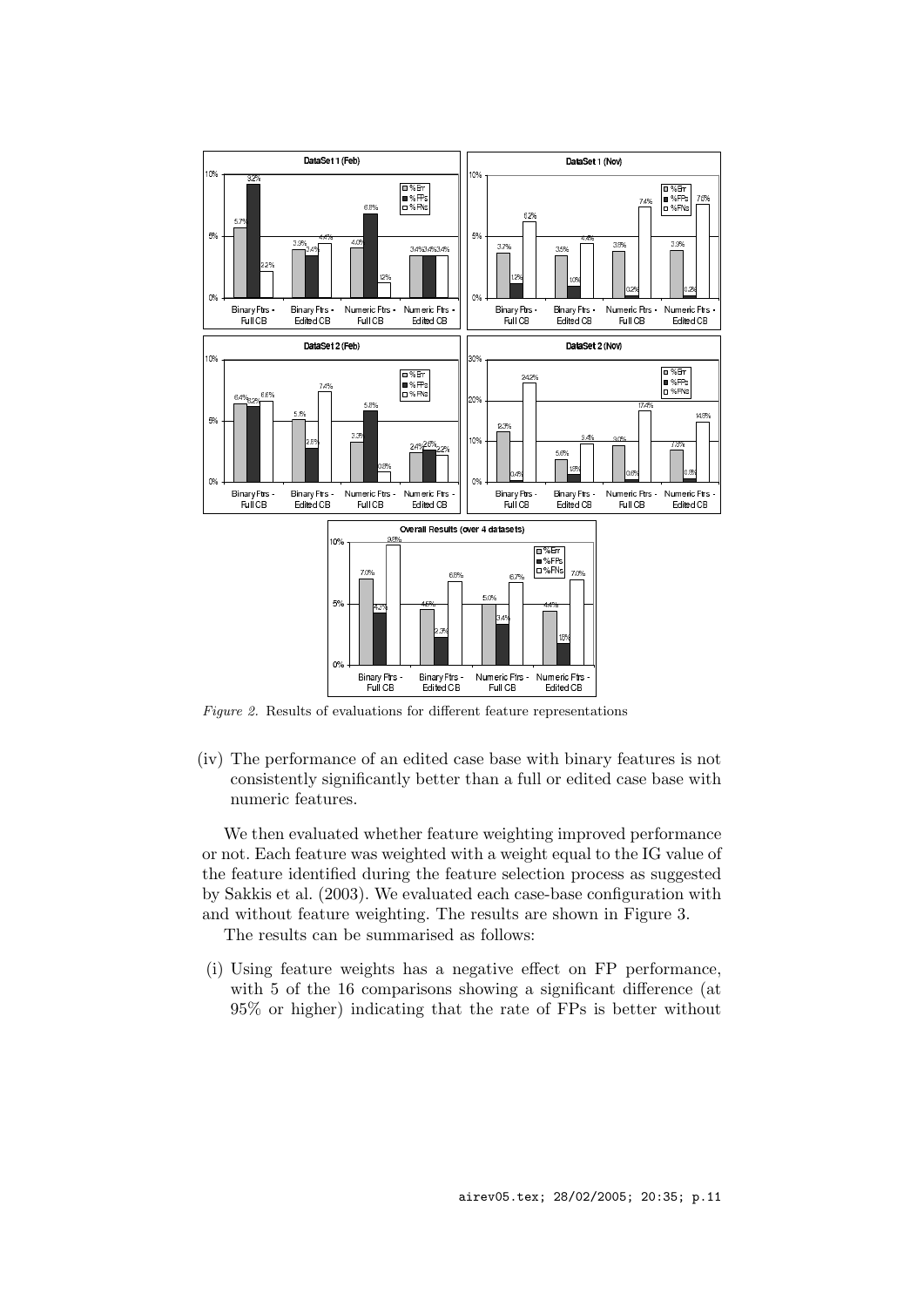

Figure 3. Results of including feature weighting

feature weighting. The remaining comparisons have no significant difference.

(ii) Using feature weights significantly improves the accuracy only in Dataset 2 (Nov) where 2 of the 4 comparisons show a lower error rate, with feature weighting, significant at 99.9% or higher. The remaining datasets do not demonstrate any significant improvement using feature weighting.

Looking at the overall results for feature weighting, the best performance appears to be using numeric features on an edited case base. There is a significant difference in accuracy (at the 95% level) using feature weighting, but no significant difference in FP rate. A close second is using binary features on an edited case base with no feature weighting.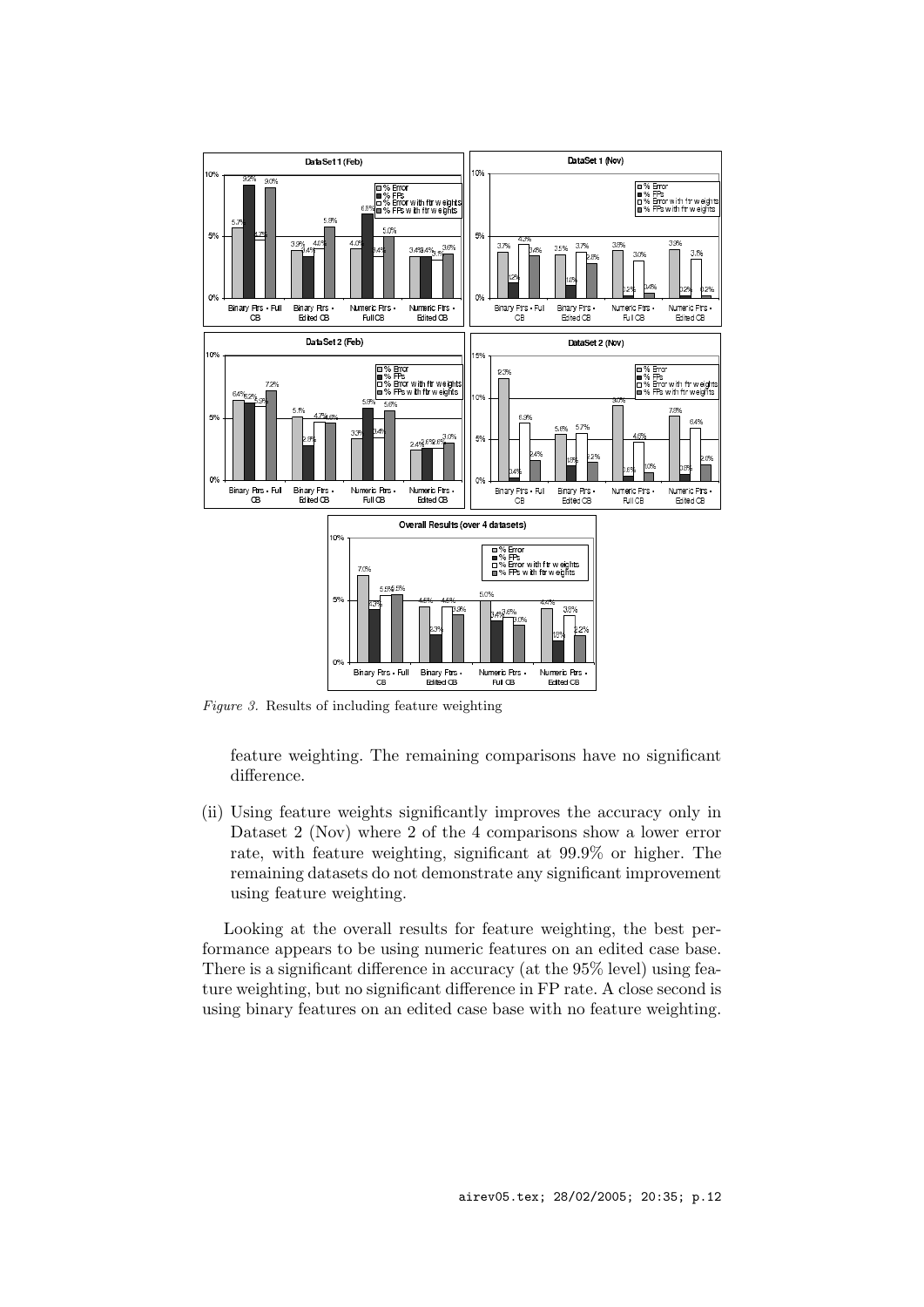The accuracy is not as good (a difference of 0.7%) significant at the 95% level but the difference in FP rate is not significant. Therefore in terms of classification accuracy, numeric features on an edited case base using feature weights wins.

However, there is a considerable performance hit when using numeric features. The improvements in speed offered by the CRN are not realised for numeric features, only for symbolic or binary features. While numeric feature impact on response time at run-time the real performance hit comes at case base editing time which involves classifying each case in the case base multiple times. This is significant as it is clear that case based editing improves accuracy. A case base configuration that has long response time will have a large effect on the performance of a real time system. In the case of commercial applications like spam filtering, this cannot be ignored. For these reasons we chose to use a binary feature representation and an edited case base over the numeric features. We lose slightly in overall classification accuracy but the FP rate is not affected. We expect that including domain specific feature extraction methods will improve the accuracy.

### 4.4. CBR vs NB

A key objective was to evaluate the generalisation accuracy of ECUE using a  $k$ -NN classifier with different values of  $k$ . A number of  $k$ -NN classifiers were evaluated. Once the  $k$ -NN classifier returns the cases that are determined to be closest to the query case, a voting algorithm is implemented to determine the classification of the query case.

For this evaluation we used a distance weighted voting algorithm. The vote returned for classification  $c_i$  for query case  $x_q$ , over the k nearest neighbours  $x_1, \ldots, x_k$  using distance weighted voting is given in Equation 5 where  $1(a, b) = 1$  if  $a = b$ ,  $1(a, b) = 0$  if  $a \neq b$ ,  $w<sub>j</sub>$  is given in Equation 6,  $f_i(x_j)$  is the value of feature i in case  $x_j$  and  $c_j$  is the classification of neighbour  $x_i$ . The classification with the highest vote is deemed to be the classification of the query case.

$$
Vote(c_i) = \sum_{j=1}^{k} w_j 1(c_j, c_i)
$$
 (5)

$$
w_j = \left(\sum_{m=1}^n |f_m(x_q) - f_m(x_j)|\right)^2
$$
 (6)

The votes for spam and non spam are normalised and the spam normalised vote is compared with a set threshold. If the spam vote is greater than the threshold the query case is considered to be spam. By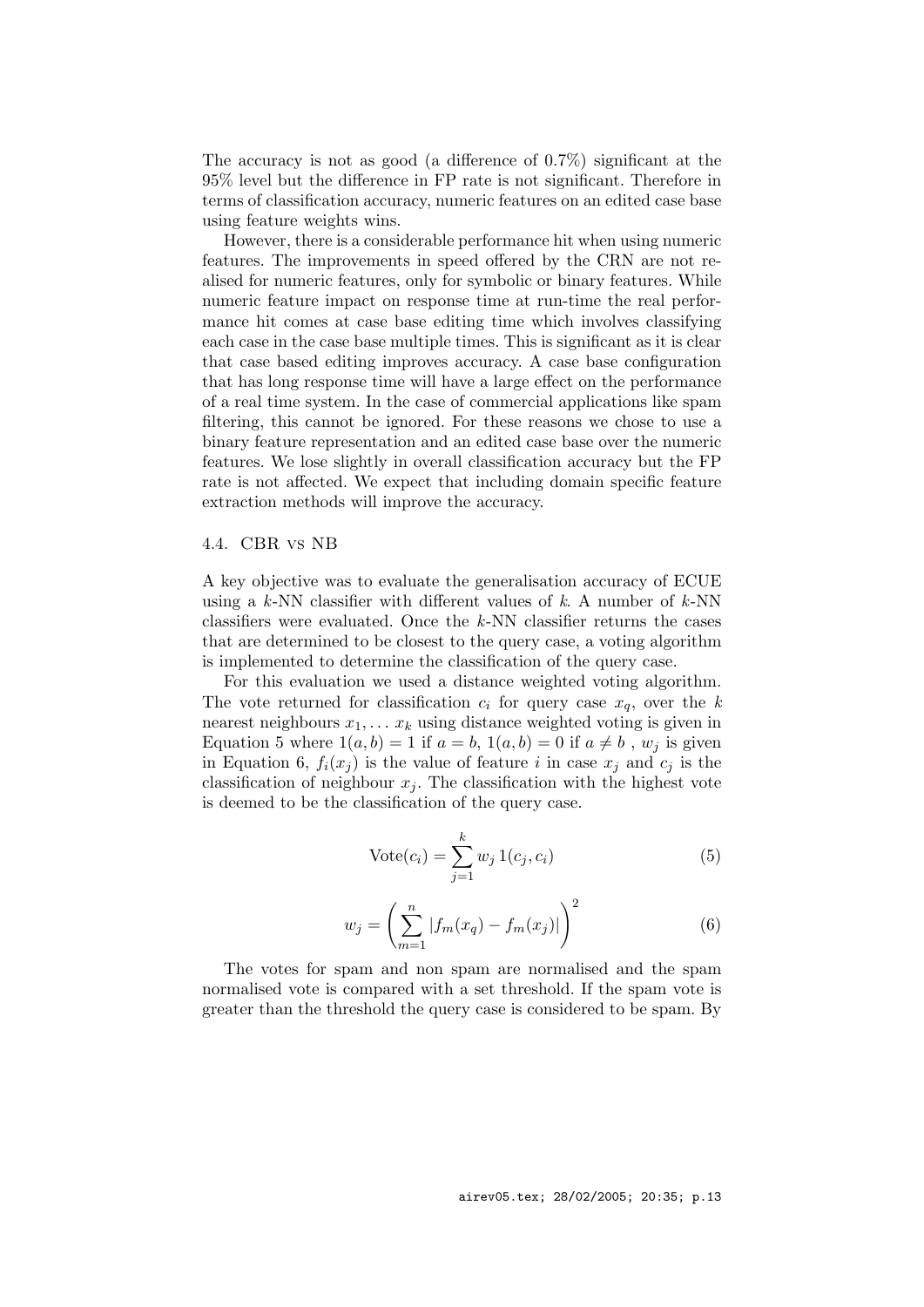varying the threshold from zero to one and plotting the resulting FP rate against one minus the FN rate an ROC curve (Bradley, 1997) can be plotted.

In order to compare ECUE with the current spam filtering technique of choice, a NB classifier was implemented using the algorithm described in Section 2.1. Normalising the probabilities returned by the NB algorithm and varying the threshold for a spam classification as described above allowed an ROC curve to be plotted for the NB classifier. The larger the area under the curve for an ROC curve, the better the classifier. The results of the best k-NN classifier, for an edited and non edited case base and the NB classifier are presented in Figure 4. To show the detail of the curve more clearly, only the top left hand corner of the graphs are presented.

The results presented below do not show that one classifier outperforms in all cases. NB seems to perform best in the February datasets while the k-NN classifier on an edited case base performs best in the November datasets.



Figure 4. Results of comparing different classifiers

#### 5. Dynamic Evaluation

We also evaluated how ECUE performs over a period of over a period of a year using two datasets of over 10,000 emails each, allowing the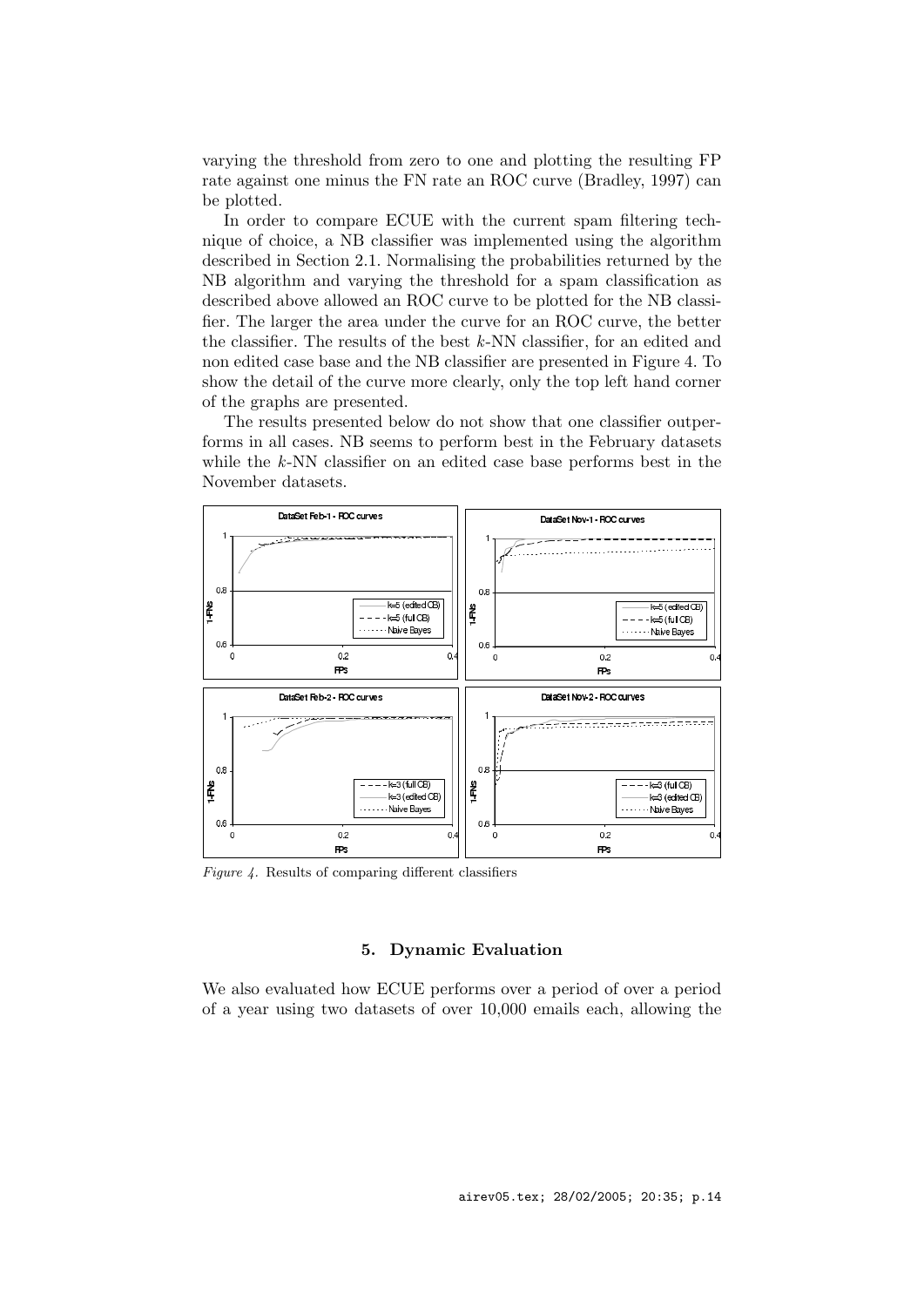Table II. Profile of the testing data

|              |             |  |            |             |                          |    |                             |     |     |     |      | $_{^{103}}^{\text{Feb}}$ Mar Apr May June July Aug Sept Oct Nov Dec $_{^{104}}^{\text{Jan}}$ Total |
|--------------|-------------|--|------------|-------------|--------------------------|----|-----------------------------|-----|-----|-----|------|----------------------------------------------------------------------------------------------------|
| Data<br>Set1 | spam        |  |            | 629 314 216 | 925                      |    | 917 1065 1225 1205 1830 576 |     |     |     |      | 8902                                                                                               |
|              | non<br>spam |  | 93 228 102 |             | 89                       | 50 | 71                          | 145 | 103 | 85  | -105 | 1076                                                                                               |
| Data<br>Set2 |             |  |            |             |                          |    |                             |     |     |     |      | spam 142 391 405 459 406 476 582 1849 1746 1300 954 746 9456                                       |
|              | non<br>spam |  |            |             | 151 56 144 234 128 19 30 |    |                             | 182 | 123 | 113 | 99   | 130 1409                                                                                           |

system to dynamically update its training data with examples of spam and legitimate email that were incorrectly classified.

#### 5.1. Experimental Setup

Two datasets were used. The datasets were derived from the same two corpora of email as described in Section 4.1. A case base of 1000 cases, 500 spam emails and 500 legitimate emails were set up in each case. This training data included the last 500 spam and non spam emails received up to and including February 2003 in the case of Dataset 1 and up to and including January 2003 in the case of Dataset 2. This left the remainder of the data for testing. Table 2 shows the number of spam and legitimate emails received each month for both datasets.

A case base was set up for each training dataset using binary word and letter features. The classifier selected was k-nearest neighbour with  $k = 3$ . Due to the fact that an FP is much more serious than an FN, the classifier used unanimous voting to determine whether the target case was spam or not. All neighbours returned had to have a classification of spam in order for the target case to be classified as spam. This corresponds to the leftmost point on the ROC curve in Fig. 4. This strongly biases the classifier away from False Positives.

Each case base was edited using the emphk-NN classifier with  $k = 3$ and the CBE editing technique. Our previous experiments with case editing using CBE and a unanimous voting classifier indicated that generalisation accuracy increased using an edited case base (Delany and Cunningham, 2004). Each email in the testing datasets, documented in Table II, was presented for classification in date order to closely simulate what would happen in a real-time situation.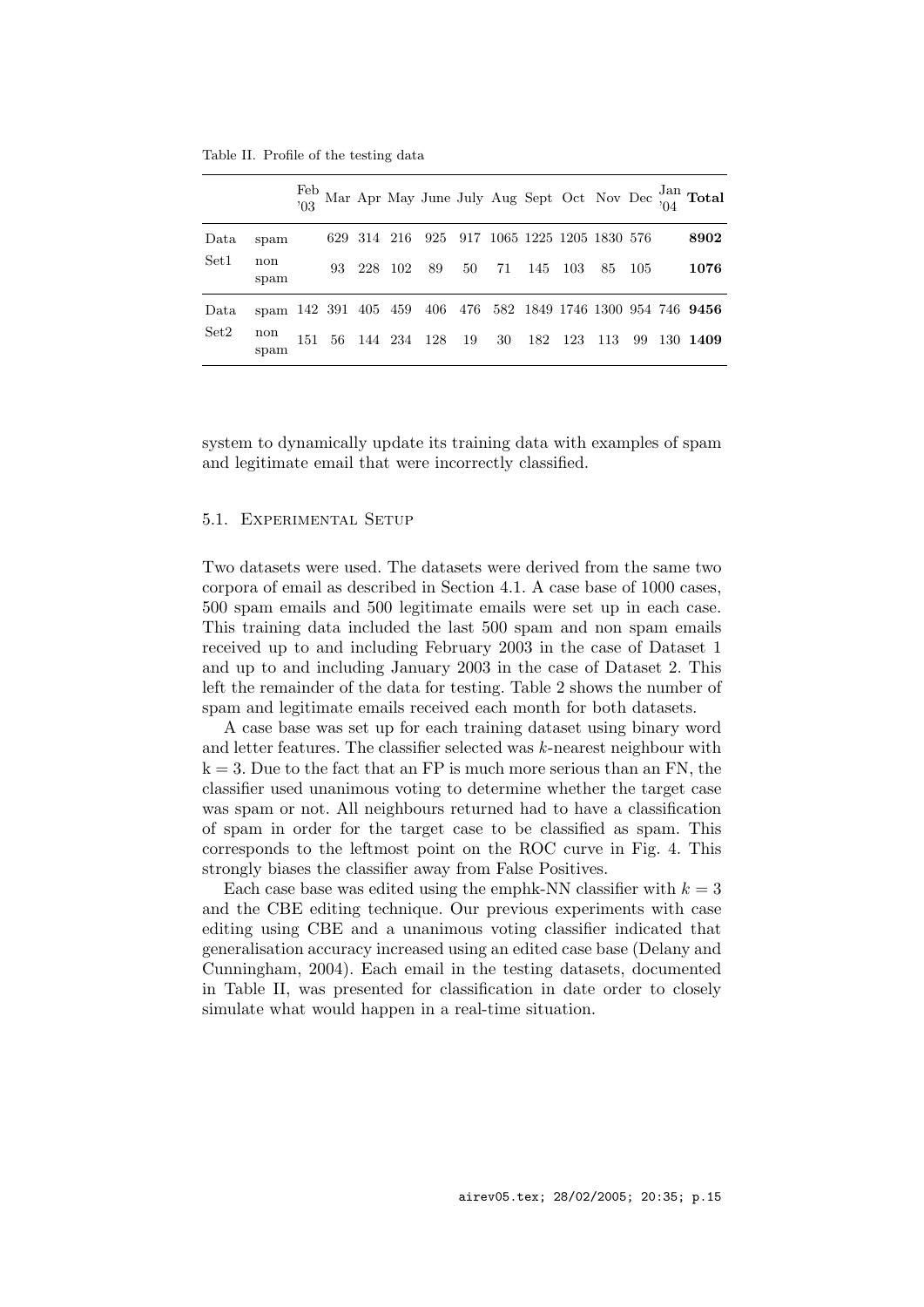#### 5.2. Evaluation Methods

A number of experiments were performed, varying from making no updates to the original case base to updating the case base on a monthly, weekly and daily basis with those emails that were misclassified over the specified period. Our evaluation showed the best performance occurred when updating the case base on a daily basis with any emails misclassified that day. These results are presented in Figure 5.



Figure 5. Results of evaluation over a period of time

The same experiments were performed using the NB classifier on unedited training data. Due to the significance of FPs, the NB classifier was configured to be biased away from false positives by setting the threshold equal to 1.0. Figure 5 also includes the results of using NB.

#### 5.3. Results

Although NB has a lower overall error rate over the datasets with no updating, the CBR system performs better in both datasets when dynamically updating the data to learn from incorrectly classified emails. It can be seen that daily updating of the training data with misclassified emails improves performance of the CBR system but has an overall detrimental effect on the NB classifier. NB with daily updates does improve the FP rate more than ECUE but the degradation of the FN rate has an overall negative effect on performance.

CBR only needs individual marker cases to construct its model whereas NB requires a full concept description. This may affect the performance of the NB classifier however the need to train the NB classifier on a full set of data presents its own set of data management problems.

It is worth noting that updating a system using NB with any new training data requires a separate learning process to recalculate the probabilities for all features. Updating a CBR system, such as ECUE,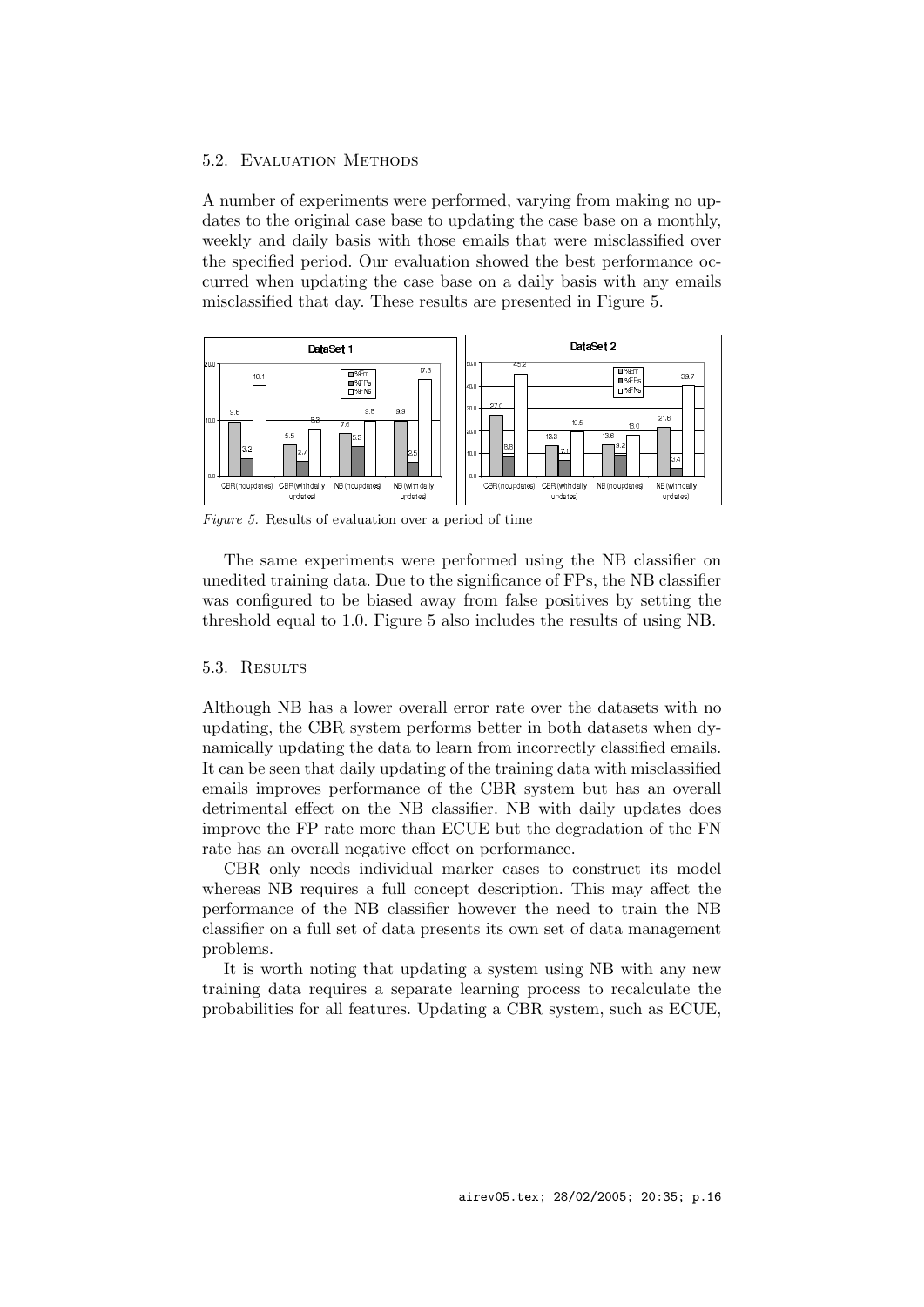with new training data simply requires new cases to be added to the case base.

# 6. Future Work

The focus of the research presented in this paper is on the case base classifier's ability to dynamically update the training data as new examples of spam and non spam are encountered. However, we envisage a hierarchy of learning within this domain where this continuous updating with misclassified emails is only the first level within three levels of learning.

As time passes and spam changes, the features selected for earlier training data may not be as predictive for new training examples. The second level of learning is to re-train the classifier by performing the feature selection process on the updated training data. This level of retraining may need to be performed infrequently, e.g. every month or every other month. The highest level of learning, performed even more infrequently than feature selection, is to allow new feature extraction techniques to be added to the system. For instance, when domain specific features are used in the system, new feature extraction techniques will allow new features to be included. The benefit of using a CRN for implementing the second and third levels of learning is that it can easily handle cases with new features. The fact that these features may be missing in old cases is not a problem.

Future work on our CRN will also incorporate CNG-type activation spreading to allow cases that do not include the actual selected features to influence the classification process.

#### 7. Conclusions

The initial stage of this research focused on identifying the most appropriate case base configuration for a case-based classifier for spam filtering. Evaluations indicated that the best accuracy was provided by a numeric feature representation using feature weighting. However, this benefit compared with using binary features is marginal (0.7% in accuracy and not significant on the all important FP figures) and using numeric features has a significant impact on the speed of the system, particularly at the case editing stage. For this reason we are inclined to stay with the binary representation and seek to achieve accuracy improvements from improved feature extraction techniques. An alternative is to seek to speed up the editing of a case base that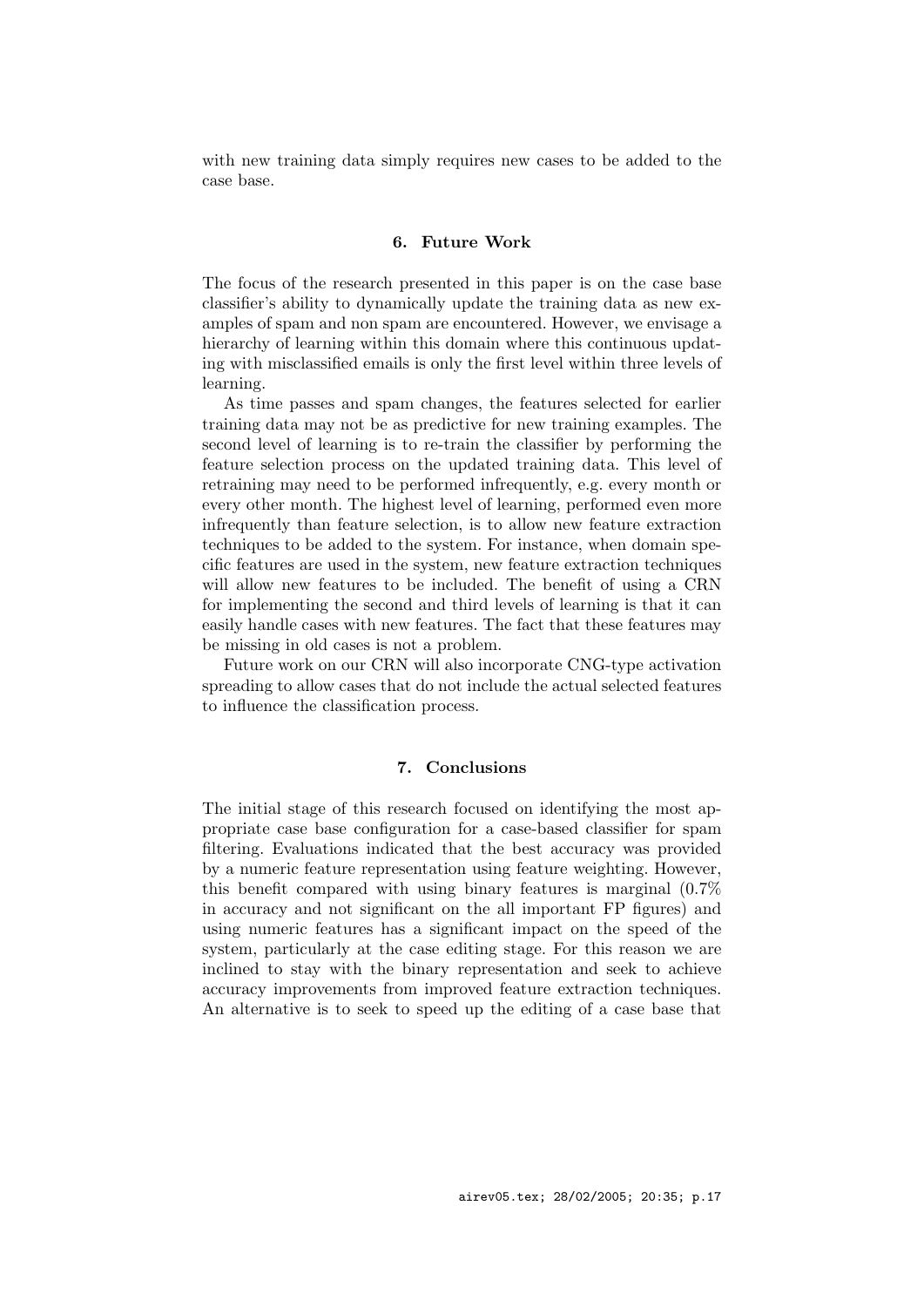incorporates numeric features using caching of similarity scores for case pairs.

Using CBR for spam filtering is certainly no worse than using NB. As techniques which utilise a probabilistic classifier to detect spam email are already patented (USPatent, 2000), it is necessary to find other techniques which offer at least comparable results. In fact, our research suggests that CBR demonstrates better performance for learning over time than NB. CBR as a lazy learner offers significant advantages; it provides capabilities to learn seamlessly without the need for a separate learning process and facilitates extending the learning process over different levels of learning.

#### References

- Androutsopoulos, I., J.Koutsias, G. Chandrinos, G. Paliouras, and C. Spyropoulos: 2000a, 'An Evaluation of Naive Bayesian Anti-Spam Filtering'. In: G. Potamias, V. Moustakis, and M. van Someren (eds.): Procs of Workshop on Machine Learning in the New Information Age, ECML 2000. pp. 9–17.
- Androutsopoulos, I., J.Koutsias, G. Paliouras, V. Karkaletsis, G. Sakkis, and C. Spyropoulos: 2000b, 'Learning to Filter Spam EMail: A comparison of a naive Bayesian and a memory based approach'. In: H. Zaragoza, P. Gallinari, and M. Rajman (eds.): Procs of Workshop on Machine Learning and Textual Information Access, PKDD 2000. pp. 1–13.
- Androutsopoulos, I., G. Paliouras, and E. Michelakis: 2000c, 'Learning to Filter Unsolicited Commercial EMail'. Technical Report 2004/02, NCSR "Demokritos".
- Bradley, A.: 1997, 'The Use of the area under the ROC curve in the evaluation of Machine Learning Algorithms'. Pattern Recognition 30, 1145–1150.
- Brighton, H. and C. Mellish: 2002, 'Advances in Instance Selection for Instance-Based Learning Algorithms.'. Data Mining and Knowledge Discovery 6(2), 153– 172.
- Ceglowski, M., A. Coburn, and J. Cuadrado: 2003, 'Semantic Search of Unstructured Data using Contextual Network Graphs'.
- Cunningham, P., N. Nowlan, S. Delany, and M. Haahr: 2003, 'A Case-Based approach to Spam Filtering that can track Concept Drift'. In: ICCBR 2003 Workshop on Long-Lived CBR Systems.
- Delany, S. J. and P. Cunningham: 2004, 'An Analysis of Case-Based Editing in a Spam Filtering System'. In: P. Funk and P.González-Calero (eds.): 7th European Conference on Case-Based Reasoning (ECCBR 2004), Vol. 3155 of LNAI. pp. 128–141, Springer.
- Dietterich, D. T.: 1998, 'Approximate Statistical Tests for Comparing Supervised Classification Learning Algorithms'. Neural Computing 10, 1895–1923.
- Drucker, H., D. Wu, and V. Vapnik: 1999, 'Support Vector Machines for Spam Categorisation'. IEEE Transactions on Neural Networks 10(5), 1048–1055.
- Gee, K. R.: 2003, 'Using latent semantic indexing to filter spam'. In: SAC '03: Proceedings of the 2003 ACM symposium on Applied computing. pp. 460–464, ACM Press.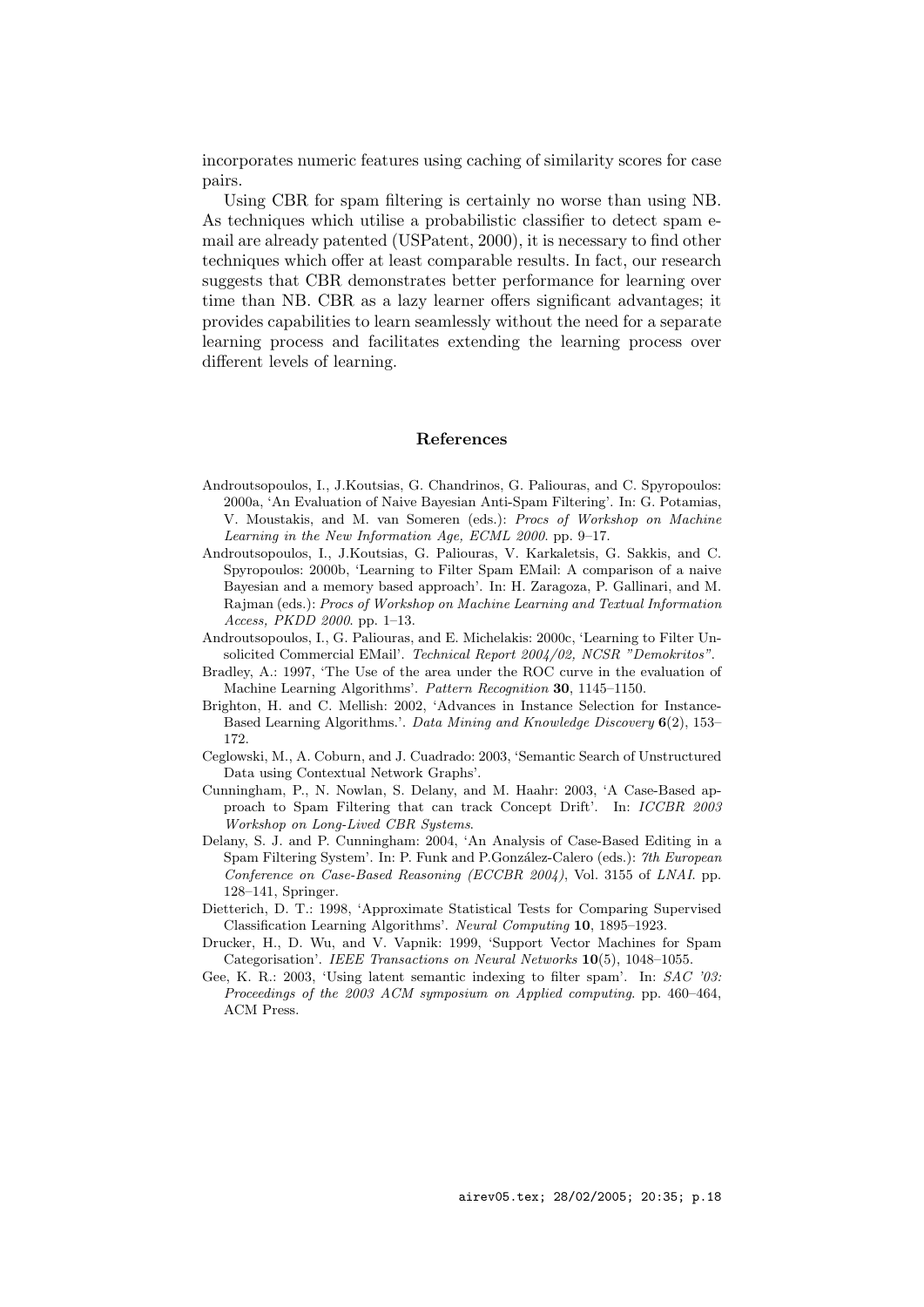- Kohavi, R., B. Becker, and D. Sommerfield: 1997, 'Improving simple Bayes'. In: Proceedings of the 9th European Conference on Machine Learning (ECML 97). Springer Verlag.
- Lenz, M., E. Auriol, and M. Manago: 1998, 'Diagnosis and Decision Support'. In: M. Lenz, B. Bartsch-Spörl, H. Burkhard, and S. Wess (eds.): Case-Based Reasoning Technology, From Foundations to Applications. pp. 51–90, Springer-Verlag.
- Lewis, D. and M. Ringuette: 1994, 'Comparison of Two Learning Algorithms for Text Categorisation'. In: Procs of 3rd Annual Symposium on Document Analysis and Information Retrieval (SDAIR 94). pp. 81–93.
- McKenna, E. and B. Smyth: 2000, 'Competence-Guided Editing Methods for Lazy Learning'. In: W. Horn (ed.): ECAI 2000, Proceedings of the 14th European Conference on Artificial Intelligence. pp. 60–64, IOS Press.
- Niblett, T.: 1987, 'Constructing Decision Trees in Noisy Domains'. In: I. Bratko and N. Lavrac (eds.): Progress in Machine Learning, Procs of 2nd European Working Session on Learning (EWSL 87). pp. 67–78, Sigma Press.
- Pantel, P. and D. Lin: 1998, 'SpamCop: A spam classification and organisation program'. In: Procs of Workshop for Text Categorisation, AAAI-98. pp. 95–98.
- Quinlan, J. R.: 1997, C4.5 Programs for Machine Learning. San Mateo, CA.: Morgan Kaufmann Publishers Inc.
- Sahami, M., S. Dumais, D. Heckerman, and E. Horvitz: 1998, 'A Bayesian Approach to Filtering Junk Email'. In: Procs of Workshop for Text Categorisation, AAAI-98. pp. 55–62.
- Sakkis, G., I. Androutsopoulos, G. Paliouras, V. Karkaletsis, C. Spyropoulos, and P. Stamatopoulos: 2003, 'A Memory-Based Approach to Anti-Spam Filtering for Mailing Lists'. Information Retrieval 6(1), 49–73.
- USPatent: 2000, 'United States Patent 6,161,130.'.
- Wilson, D. and T. Martinez: 1997, 'Instance Pruning Techniques'. In: ICML '97: Proceedings of the Fourteenth International Conference on Machine Learning. pp. 403–411, Morgan Kaufmann Publishers Inc.
- Yang, Y. and J. Pedersen: 1997, 'A Comparative Study on Feature Selection in Text Categorization'. In: ICML '97: Proceedings of the 14th International Conference on Machine Learning. pp. 412–420, Morgan Kaufmann Publishers Inc.